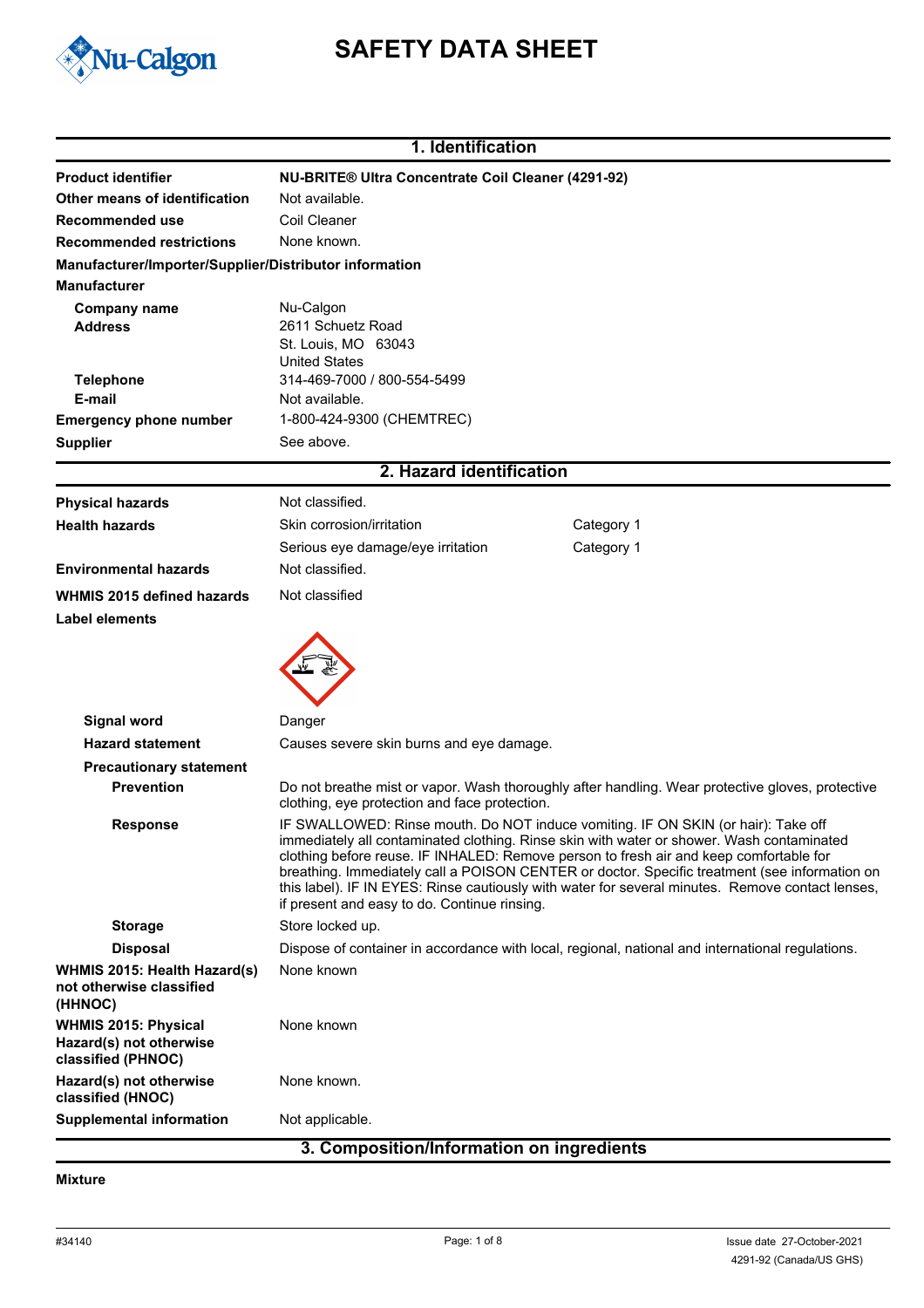| <b>Chemical name</b>                                                             | Common name and synonyms                                                                                                                                                                                                                                                                                                                                                                                                                                                                    | <b>CAS number</b> | %          |
|----------------------------------------------------------------------------------|---------------------------------------------------------------------------------------------------------------------------------------------------------------------------------------------------------------------------------------------------------------------------------------------------------------------------------------------------------------------------------------------------------------------------------------------------------------------------------------------|-------------------|------------|
| Sodium hydroxide                                                                 | 1310-73-2                                                                                                                                                                                                                                                                                                                                                                                                                                                                                   |                   | $30 - 60*$ |
| <b>Composition comments</b>                                                      | US GHS: The exact percentage (concentration) of composition has been withheld as a trade<br>secret in accordance with paragraph (i) of §1910.1200.<br>*CANADA GHS: The exact percentage (concentration) of composition has been withheld as a<br>trade secret.                                                                                                                                                                                                                              |                   |            |
|                                                                                  | 4. First-aid measures                                                                                                                                                                                                                                                                                                                                                                                                                                                                       |                   |            |
| <b>Inhalation</b>                                                                | IF INHALED: Remove person to fresh air and keep comfortable for breathing. Immediately call a<br>POISON CENTER or doctor.                                                                                                                                                                                                                                                                                                                                                                   |                   |            |
| <b>Skin contact</b>                                                              | IF ON SKIN (or hair): Take off immediately all contaminated clothing. Rinse skin with water.<br>Specific treatment (see information on this label). Wash contaminated clothing before reuse.<br>Immediately call a POISON CENTER or doctor.                                                                                                                                                                                                                                                 |                   |            |
| Eye contact                                                                      | IF IN EYES: Rinse cautiously with water for several minutes. Remove contact lenses, if present<br>and easy to do. Continue rinsing. Immediately call a POISON CENTER or doctor.                                                                                                                                                                                                                                                                                                             |                   |            |
| Ingestion                                                                        | IF SWALLOWED: Rinse mouth. Do NOT induce vomiting. Immediately call a POISON CENTER or<br>doctor.                                                                                                                                                                                                                                                                                                                                                                                           |                   |            |
| <b>Most important</b><br>symptoms/effects, acute and<br>delayed                  | Burning pain and severe corrosive skin damage. Causes serious eye damage. Symptoms may<br>include stinging, tearing, redness, swelling, and blurred vision. Permanent eye damage including<br>blindness could result.                                                                                                                                                                                                                                                                       |                   |            |
| Indication of immediate<br>medical attention and special<br>treatment needed     | Provide general supportive measures and treat symptomatically. Symptoms may be delayed.                                                                                                                                                                                                                                                                                                                                                                                                     |                   |            |
| <b>General information</b>                                                       | Ensure that medical personnel are aware of the material(s) involved and take precautions to<br>protect themselves. If you feel unwell, seek medical advice (show the label where possible). Show<br>this safety data sheet to the doctor in attendance. Use of an impervious apron is recommended.<br>Avoid contact with eyes and skin. Wear rubber gloves and chemical splash goggles. Keep out of<br>reach of children.                                                                   |                   |            |
|                                                                                  | 5. Fire-fighting measures                                                                                                                                                                                                                                                                                                                                                                                                                                                                   |                   |            |
| Suitable extinguishing media                                                     | Treat for surrounding material.                                                                                                                                                                                                                                                                                                                                                                                                                                                             |                   |            |
| Unsuitable extinguishing<br>media                                                | Do not use water jet as an extinguisher, as this will spread the fire.                                                                                                                                                                                                                                                                                                                                                                                                                      |                   |            |
| Specific hazards arising from<br>the chemical                                    | Firefighters should wear a self-contained breathing apparatus.                                                                                                                                                                                                                                                                                                                                                                                                                              |                   |            |
| Special protective equipment<br>and precautions for firefighters                 | Firefighters should wear full protective clothing including self-contained breathing apparatus.                                                                                                                                                                                                                                                                                                                                                                                             |                   |            |
| Fire-fighting<br>equipment/instructions                                          | Move containers from fire area if you can do so without risk.                                                                                                                                                                                                                                                                                                                                                                                                                               |                   |            |
| <b>Specific methods</b>                                                          | Use standard firefighting procedures and consider the hazards of other involved materials.                                                                                                                                                                                                                                                                                                                                                                                                  |                   |            |
| <b>Hazardous combustion</b><br>products                                          | May include and are not limited to: Oxides of carbon.                                                                                                                                                                                                                                                                                                                                                                                                                                       |                   |            |
|                                                                                  | 6. Accidental release measures                                                                                                                                                                                                                                                                                                                                                                                                                                                              |                   |            |
| <b>Personal precautions,</b><br>protective equipment and<br>emergency procedures | Keep unnecessary personnel away. Keep out of low areas. Keep people away from and upwind of<br>spill/leak. Wear appropriate protective equipment and clothing during clean-up. Do not breathe<br>mist or vapor. Do not touch damaged containers or spilled material unless wearing appropriate<br>protective clothing. Ensure adequate ventilation. Local authorities should be advised if significant<br>spillages cannot be contained. For personal protection, see section 8 of the SDS. |                   |            |
| <b>Methods and materials for</b><br>containment and cleaning up                  | Large Spills: Stop leak if you can do so without risk. Dike the spilled material, where this is<br>possible. Cover with plastic sheet to prevent spreading. Absorb spillage to prevent material<br>damage. Absorb in vermiculite, dry sand or earth and place into containers. Prevent entry into<br>waterways, sewer, basements or confined areas. Following product recovery, flush area with water                                                                                       |                   |            |
|                                                                                  | Small Spills: Wipe up with absorbent material (e.g. cloth, fleece). Clean surface thoroughly to<br>remove residual contamination. Never return spills to original containers for re-use.                                                                                                                                                                                                                                                                                                    |                   |            |
| <b>Environmental precautions</b>                                                 | Never return spills to original containers for re-use.<br>Avoid discharge into drains, water courses or onto the ground. Do not discharge into lakes,<br>streams, ponds or public waters.                                                                                                                                                                                                                                                                                                   |                   |            |
|                                                                                  | 7. Handling and storage                                                                                                                                                                                                                                                                                                                                                                                                                                                                     |                   |            |
| <b>Precautions for safe handling</b>                                             | Avoid prolonged exposure. Wear appropriate personal protective equipment. Wash thoroughly<br>after handling. Ensure adequate ventilation. Do not get in eyes, on skin or on clothing. Use good<br>industrial hygiene practices in handling this material. Keep container tightly closed. Avoid<br>breathing vapors or mists of this product.                                                                                                                                                |                   |            |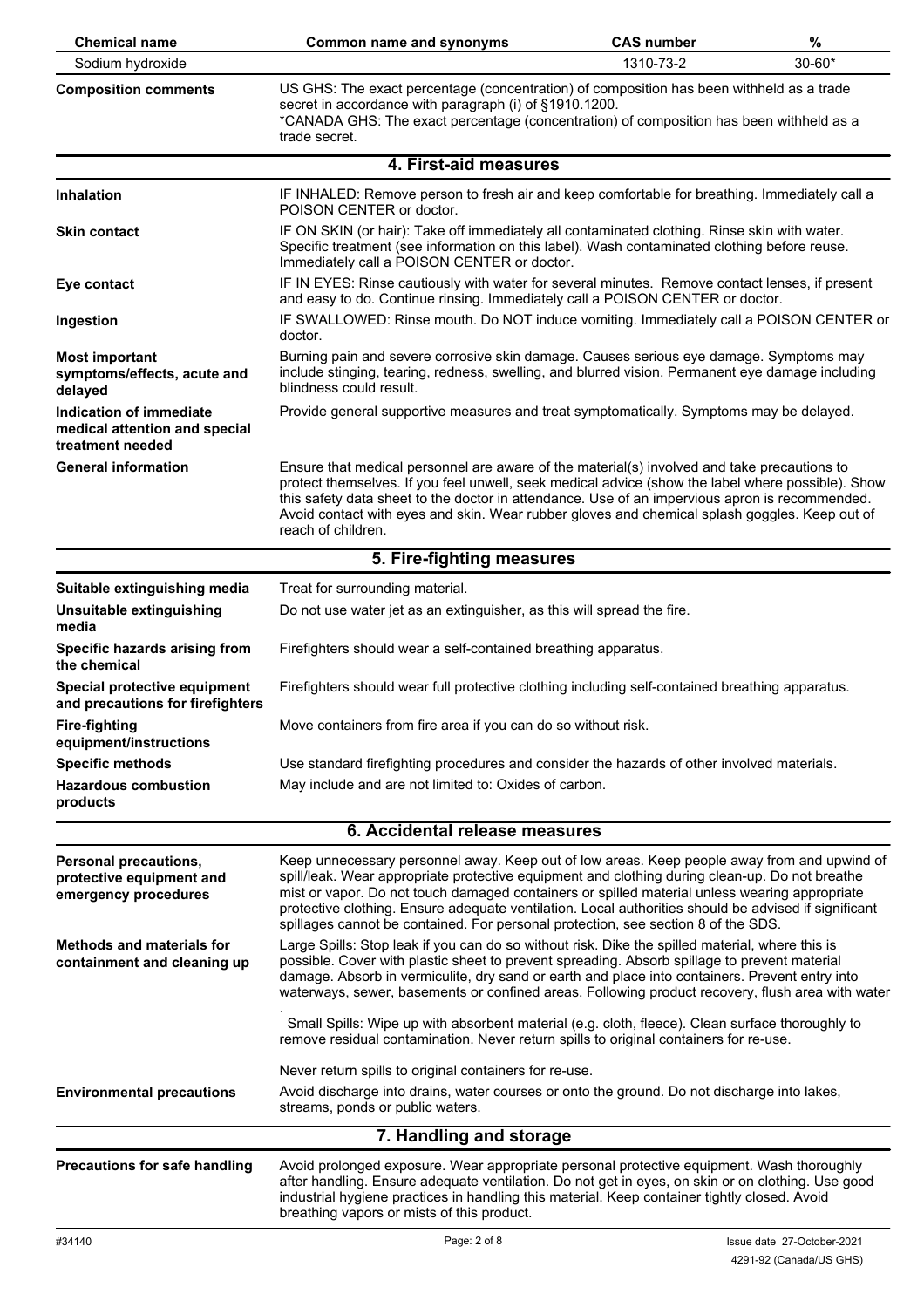Store locked up. Store in a closed container away from incompatible materials. Keep only in the original container. Store in a cool, dry place out of direct sunlight. Store away from incompatible materials (see Section 10 of the SDS).

#### **8. Exposure controls/Personal protection**

| <b>Components</b>                                            | Canada. Alberta OELs (Occupational Health & Safety Code, Schedule 1, Table 2)<br><b>Type</b>                   | Value                                                                                                                                                                                                                                                                                                                                                                                                  |  |
|--------------------------------------------------------------|----------------------------------------------------------------------------------------------------------------|--------------------------------------------------------------------------------------------------------------------------------------------------------------------------------------------------------------------------------------------------------------------------------------------------------------------------------------------------------------------------------------------------------|--|
| Sodium hydroxide (CAS<br>1310-73-2)                          | Ceiling                                                                                                        | $2$ mg/m $3$                                                                                                                                                                                                                                                                                                                                                                                           |  |
| Safety Regulation 296/97, as amended)                        |                                                                                                                | Canada. British Columbia OELs. (Occupational Exposure Limits for Chemical Substances, Occupational Health and                                                                                                                                                                                                                                                                                          |  |
| <b>Components</b>                                            | <b>Type</b>                                                                                                    | Value                                                                                                                                                                                                                                                                                                                                                                                                  |  |
| Sodium hydroxide (CAS<br>1310-73-2)                          | Ceiling                                                                                                        | $2$ mg/m $3$                                                                                                                                                                                                                                                                                                                                                                                           |  |
| <b>Components</b>                                            | Canada. Manitoba OELs (Reg. 217/2006, The Workplace Safety And Health Act)<br><b>Type</b>                      | Value                                                                                                                                                                                                                                                                                                                                                                                                  |  |
| Sodium hydroxide (CAS<br>1310-73-2)                          | Ceiling                                                                                                        | $2$ mg/m $3$                                                                                                                                                                                                                                                                                                                                                                                           |  |
| <b>Components</b>                                            | Canada. Ontario OELs. (Control of Exposure to Biological or Chemical Agents)<br><b>Type</b>                    | Value                                                                                                                                                                                                                                                                                                                                                                                                  |  |
| Sodium hydroxide (CAS<br>1310-73-2)                          | Ceiling                                                                                                        | $2$ mg/m $3$                                                                                                                                                                                                                                                                                                                                                                                           |  |
| <b>Components</b>                                            | Canada. Quebec OELs. (Ministry of Labor - Regulation respecting occupational health and safety)<br><b>Type</b> | Value                                                                                                                                                                                                                                                                                                                                                                                                  |  |
| Sodium hydroxide (CAS<br>1310-73-2)                          | Ceiling                                                                                                        | $2$ mg/m $3$                                                                                                                                                                                                                                                                                                                                                                                           |  |
| <b>Components</b>                                            | Canada. Saskatchewan OELs (Occupational Health and Safety Regulations, 1996, Table 21)<br><b>Type</b>          | Value                                                                                                                                                                                                                                                                                                                                                                                                  |  |
|                                                              |                                                                                                                |                                                                                                                                                                                                                                                                                                                                                                                                        |  |
| Sodium hydroxide (CAS                                        | Ceiling                                                                                                        | $2$ mg/m $3$                                                                                                                                                                                                                                                                                                                                                                                           |  |
| 1310-73-2)                                                   | US. OSHA Table Z-1 Limits for Air Contaminants (29 CFR 1910.1000)                                              | Value                                                                                                                                                                                                                                                                                                                                                                                                  |  |
| <b>Components</b><br>Sodium hydroxide (CAS<br>1310-73-2)     | <b>Type</b><br>PEL                                                                                             | $2$ mg/m $3$                                                                                                                                                                                                                                                                                                                                                                                           |  |
| <b>US. ACGIH Threshold Limit Values</b>                      |                                                                                                                |                                                                                                                                                                                                                                                                                                                                                                                                        |  |
| <b>Components</b>                                            | <b>Type</b>                                                                                                    | <b>Value</b>                                                                                                                                                                                                                                                                                                                                                                                           |  |
| Sodium hydroxide (CAS<br>1310-73-2)                          | Ceiling                                                                                                        | $2$ mg/m $3$                                                                                                                                                                                                                                                                                                                                                                                           |  |
| US. NIOSH: Pocket Guide to Chemical Hazards                  |                                                                                                                |                                                                                                                                                                                                                                                                                                                                                                                                        |  |
| <b>Components</b>                                            | <b>Type</b>                                                                                                    | <b>Value</b>                                                                                                                                                                                                                                                                                                                                                                                           |  |
| Sodium hydroxide (CAS<br>1310-73-2)                          | Ceiling                                                                                                        | $2$ mg/m $3$                                                                                                                                                                                                                                                                                                                                                                                           |  |
|                                                              | No biological exposure limits noted for the ingredient(s).                                                     |                                                                                                                                                                                                                                                                                                                                                                                                        |  |
| <b>Biological limit values</b><br><b>Exposure guidelines</b> | ACGIH.                                                                                                         | Chemicals listed in section 3 that are not listed here do not have established limit values for                                                                                                                                                                                                                                                                                                        |  |
|                                                              |                                                                                                                | Good general ventilation (typically 10 air changes per hour) should be used. Ventilation rates<br>should be matched to conditions. If applicable, use process enclosures, local exhaust ventilation,<br>or other engineering controls to maintain airborne levels below recommended exposure limits. If<br>exposure limits have not been established, maintain airborne levels to an acceptable level. |  |
| Appropriate engineering<br>controls                          | Individual protection measures, such as personal protective equipment                                          |                                                                                                                                                                                                                                                                                                                                                                                                        |  |
| <b>Eye/face protection</b>                                   | Wear chemical goggles.                                                                                         |                                                                                                                                                                                                                                                                                                                                                                                                        |  |
| <b>Skin protection</b>                                       |                                                                                                                |                                                                                                                                                                                                                                                                                                                                                                                                        |  |
| <b>Hand protection</b>                                       | Impervious gloves. Confirm with reputable supplier first.                                                      |                                                                                                                                                                                                                                                                                                                                                                                                        |  |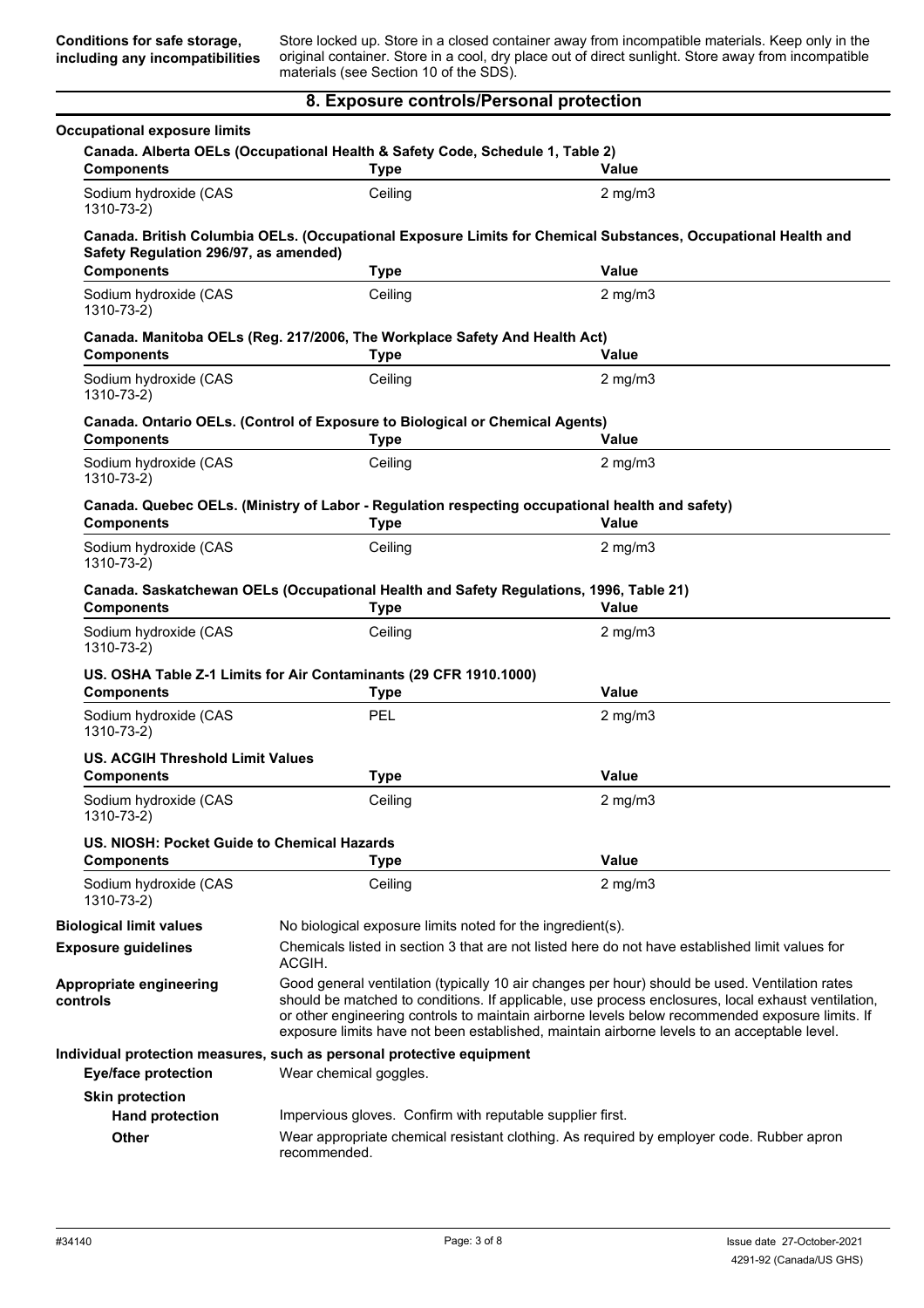| <b>Respiratory protection</b>            | Avoid breathing mists or vapors.<br>Where exposure guideline levels may be exceeded, use an approved NIOSH respirator.<br>Respirator should be selected by and used under the direction of a trained health and safety<br>professional following requirements found in OSHA's respirator standard (29 CFR 1910.134),<br>CAN/CSA-Z94.4 and ANSI's standard for respiratory protection (Z88.2). |
|------------------------------------------|-----------------------------------------------------------------------------------------------------------------------------------------------------------------------------------------------------------------------------------------------------------------------------------------------------------------------------------------------------------------------------------------------|
| <b>Thermal hazards</b>                   | Not applicable.                                                                                                                                                                                                                                                                                                                                                                               |
| <b>General hygiene</b><br>considerations | Always observe good personal hygiene measures, such as washing after handling the material<br>and before eating, drinking, and/or smoking. Routinely wash work clothing and protective<br>equipment to remove contaminants. Wash hands before breaks and immediately after handling<br>the product.                                                                                           |
|                                          | 9. Physical and chemical properties                                                                                                                                                                                                                                                                                                                                                           |

| Appearance                                        | Liquid                       |
|---------------------------------------------------|------------------------------|
| <b>Physical state</b>                             | Liquid.                      |
| Form                                              | Liquid.                      |
| Color                                             | <b>Blue</b>                  |
| Odor                                              | Characteristic, Mild         |
| <b>Odor threshold</b>                             | Not available.               |
| pH                                                | 12.5(1%)<br>14 (Concentrate) |
| Melting point/freezing point                      | Not available.               |
| Initial boiling point and boiling<br>range        | Not available.               |
| Pour point                                        | Not available.               |
| <b>Specific gravity</b>                           | Not available.               |
| <b>Partition coefficient</b><br>(n-octanol/water) | Not available                |
| <b>Flash point</b>                                | Not available.               |
| <b>Evaporation rate</b>                           | Not available.               |
| Flammability (solid, gas)                         | Not applicable.              |
| Upper/lower flammability or explosive limits      |                              |
| <b>Flammability limit - lower</b><br>(%)          | Not available                |
| <b>Flammability limit - upper</b><br>(%)          | Not available                |
| Explosive limit - lower (%)                       | Not available.               |
| Explosive limit - upper (%)                       | Not available.               |
| Vapor pressure                                    | Not available                |
| <b>Vapor density</b>                              | Not available                |
| <b>Relative density</b>                           | Not available.               |
| Solubility(ies)                                   | Not available.               |
| <b>Auto-ignition temperature</b>                  | Not available                |
| <b>Decomposition temperature</b>                  | Not available.               |
| <b>Viscosity</b>                                  | 62 cSt                       |
| <b>Other information</b>                          |                              |
| <b>Density</b>                                    | 11.47 wt/gal                 |
|                                                   | 10. Stability and reactivity |

| <b>Reactivity</b>                            | Reacts violently with acids. This product may react with oxidizing agents.                                                  |
|----------------------------------------------|-----------------------------------------------------------------------------------------------------------------------------|
| <b>Possibility of hazardous</b><br>reactions | Hazardous polymerization does not occur.                                                                                    |
| <b>Chemical stability</b>                    | Stable under recommended storage conditions.                                                                                |
| <b>Conditions to avoid</b>                   | Do not mix with other chemicals. Hazardous vapours may be produced when mixed with<br>chlorinated detergents or sanitizers. |
| Incompatible materials                       | Oxidizing agents. Acids.                                                                                                    |
| <b>Hazardous decomposition</b><br>products   | May include and are not limited to: Oxides of carbon.                                                                       |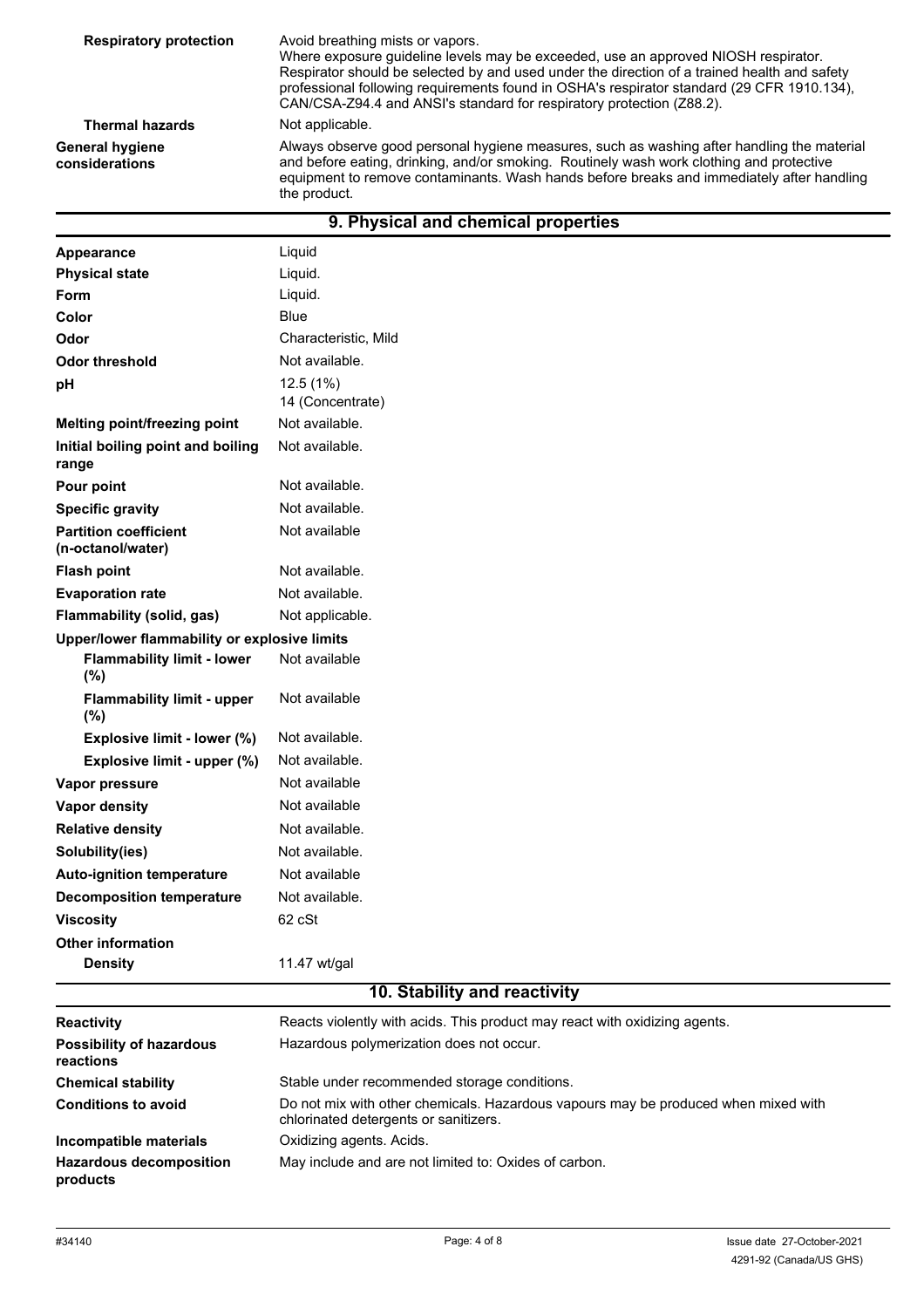# **11. Toxicological information**

| <b>Routes of exposure</b>                                                          | Eye, Skin contact, Inhalation, Ingestion.                                                                                                                                                                             |
|------------------------------------------------------------------------------------|-----------------------------------------------------------------------------------------------------------------------------------------------------------------------------------------------------------------------|
| Information on likely routes of exposure                                           |                                                                                                                                                                                                                       |
| Ingestion                                                                          | Causes digestive tract burns.                                                                                                                                                                                         |
| <b>Inhalation</b>                                                                  | Prolonged inhalation may be harmful. May cause irritation to the respiratory system.                                                                                                                                  |
| <b>Skin contact</b>                                                                | Causes severe skin burns.                                                                                                                                                                                             |
| Eye contact                                                                        | Causes serious eye damage.                                                                                                                                                                                            |
| Symptoms related to the<br>physical, chemical and<br>toxicological characteristics | Burning pain and severe corrosive skin damage. Causes serious eye damage. Symptoms may<br>include stinging, tearing, redness, swelling, and blurred vision. Permanent eye damage including<br>blindness could result. |

#### **Information on toxicological effects**

# **Acute toxicity**

| <b>Components</b>                                                             | <b>Species</b>             | <b>Test Results</b>                                                                             |
|-------------------------------------------------------------------------------|----------------------------|-------------------------------------------------------------------------------------------------|
| Sodium hydroxide (CAS 1310-73-2)                                              |                            |                                                                                                 |
| <b>Acute</b>                                                                  |                            |                                                                                                 |
| Dermal                                                                        |                            |                                                                                                 |
| LD50                                                                          | Not available              |                                                                                                 |
| Inhalation                                                                    |                            |                                                                                                 |
| <b>LC50</b>                                                                   | Not available              |                                                                                                 |
| Oral                                                                          |                            |                                                                                                 |
| LD50                                                                          | Not available              |                                                                                                 |
| <b>Skin corrosion/irritation</b>                                              |                            | Causes severe skin burns and eye damage.                                                        |
| <b>Exposure minutes</b>                                                       | Not available.             |                                                                                                 |
| <b>Erythema value</b>                                                         | Not available.             |                                                                                                 |
| Oedema value                                                                  | Not available.             |                                                                                                 |
| Serious eye damage/eye<br><i>irritation</i>                                   | Causes serious eye damage. |                                                                                                 |
| <b>Corneal opacity value</b>                                                  | Not available.             |                                                                                                 |
| <b>Iris lesion value</b>                                                      | Not available.             |                                                                                                 |
| <b>Conjunctival reddening</b><br>value                                        | Not available.             |                                                                                                 |
| Conjunctival oedema value                                                     | Not available.             |                                                                                                 |
| <b>Recover days</b>                                                           | Not available.             |                                                                                                 |
| Respiratory or skin sensitization                                             |                            |                                                                                                 |
| Canada - Alberta OELs: Irritant                                               |                            |                                                                                                 |
| Sodium hydroxide (CAS 1310-73-2)                                              |                            | Irritant                                                                                        |
| <b>Respiratory sensitization</b>                                              | Not available.             |                                                                                                 |
| <b>Skin sensitization</b>                                                     |                            | This product is not expected to cause skin sensitization.                                       |
| <b>Mutagenicity</b>                                                           |                            | Non-hazardous by WHMIS/OSHA criteria.                                                           |
| Carcinogenicity                                                               |                            | Non-hazardous by WHMIS/OSHA criteria.                                                           |
| OSHA Specifically Regulated Substances (29 CFR 1910.1001-1052)<br>Not listed. |                            |                                                                                                 |
| <b>Reproductive toxicity</b>                                                  |                            | Non-hazardous by WHMIS/OSHA criteria.                                                           |
| <b>Teratogenicity</b>                                                         |                            | Non-hazardous by WHMIS/OSHA criteria.                                                           |
| Specific target organ toxicity -<br>single exposure                           | Not classified.            |                                                                                                 |
| Specific target organ toxicity -<br>repeated exposure                         | Not classified.            |                                                                                                 |
| <b>Aspiration hazard</b>                                                      | Not available.             |                                                                                                 |
| <b>Chronic effects</b>                                                        |                            | Prolonged inhalation may be harmful.                                                            |
|                                                                               |                            | 12. Ecological information                                                                      |
| <b>Ecotoxicity</b>                                                            | below                      | Components of this product have been identified as having potential environmental concerns. See |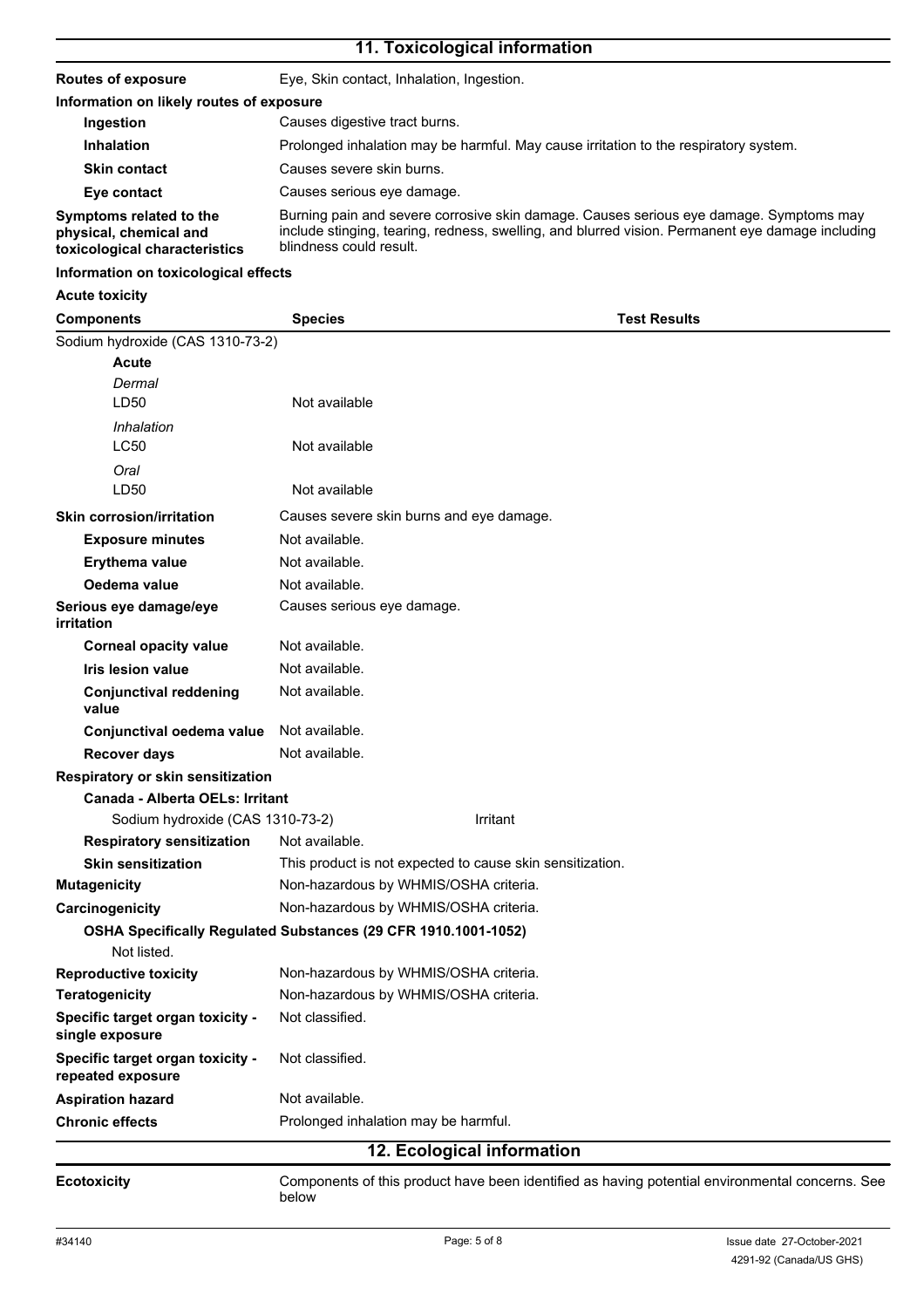| Ecotoxicological data<br><b>Components</b>                           |                                 | <b>Species</b>                                                                                                                                                                                   | <b>Test Results</b>                                                                                                                                                                                      |
|----------------------------------------------------------------------|---------------------------------|--------------------------------------------------------------------------------------------------------------------------------------------------------------------------------------------------|----------------------------------------------------------------------------------------------------------------------------------------------------------------------------------------------------------|
| Sodium hydroxide (CAS 1310-73-2)                                     |                                 |                                                                                                                                                                                                  |                                                                                                                                                                                                          |
| <b>Aquatic</b>                                                       |                                 |                                                                                                                                                                                                  |                                                                                                                                                                                                          |
| Crustacea                                                            | <b>EC50</b>                     | Water flea (Ceriodaphnia dubia)                                                                                                                                                                  | 34.59 - 47.13 mg/L, 48 hours                                                                                                                                                                             |
| Fish                                                                 | <b>LC50</b>                     | Western mosquitofish (Gambusia affinis) 125 mg/L, 96 hours                                                                                                                                       |                                                                                                                                                                                                          |
| Persistence and degradability                                        |                                 | No data is available on the degradability of this product.                                                                                                                                       |                                                                                                                                                                                                          |
| <b>Bioaccumulative potential</b>                                     | No data available.              |                                                                                                                                                                                                  |                                                                                                                                                                                                          |
| <b>Mobility in soil</b>                                              | No data available.              |                                                                                                                                                                                                  |                                                                                                                                                                                                          |
| <b>Mobility in general</b>                                           | Not available.                  |                                                                                                                                                                                                  |                                                                                                                                                                                                          |
| <b>Other adverse effects</b>                                         |                                 | No other adverse environmental effects (e.g. ozone depletion, photochemical ozone creation                                                                                                       |                                                                                                                                                                                                          |
|                                                                      |                                 | potential, endocrine disruption, global warming potential) are expected from this component.                                                                                                     |                                                                                                                                                                                                          |
|                                                                      |                                 | 13. Disposal considerations                                                                                                                                                                      |                                                                                                                                                                                                          |
| <b>Disposal instructions</b>                                         | regulations.                    | sewers/water supplies. Do not contaminate ponds, waterways or ditches with chemical or used<br>container. Dispose of contents/container in accordance with local/regional/national/international | Collect and reclaim or dispose in sealed containers at licensed waste disposal site. This material<br>and its container must be disposed of as hazardous waste. Do not allow this material to drain into |
| <b>Local disposal regulations</b>                                    |                                 | Dispose in accordance with all applicable regulations.                                                                                                                                           |                                                                                                                                                                                                          |
| Hazardous waste code                                                 | disposal company.               |                                                                                                                                                                                                  | The waste code should be assigned in discussion between the user, the producer and the waste                                                                                                             |
| Waste from residues / unused<br>products                             | Disposal instructions).         | Dispose of in accordance with local regulations. Empty containers or liners may retain some<br>product residues. This material and its container must be disposed of in a safe manner (see:      |                                                                                                                                                                                                          |
| <b>Contaminated packaging</b>                                        | emptied.                        | Empty containers should be taken to an approved waste handling site for recycling or disposal.                                                                                                   | Since emptied containers may retain product residue, follow label warnings even after container is                                                                                                       |
|                                                                      |                                 | <b>14. Transport information</b>                                                                                                                                                                 |                                                                                                                                                                                                          |
| <b>Transport of Dangerous Goods</b><br>(TDG) Proof of Classification | product will appear below.      | Classification Method: Classified as per Part 2, Sections 2.1 - 2.8 of the Transportation of<br>Dangerous Goods Regulations. If applicable, the technical name and the classification of the     |                                                                                                                                                                                                          |
| U.S. Department of Transportation (DOT)                              |                                 |                                                                                                                                                                                                  |                                                                                                                                                                                                          |
| <b>Basic shipping requirements:</b>                                  |                                 |                                                                                                                                                                                                  |                                                                                                                                                                                                          |
| UN number                                                            | <b>UN3266</b>                   |                                                                                                                                                                                                  |                                                                                                                                                                                                          |
| Proper shipping name                                                 |                                 | Corrosive liquid, basic, inorganic, n.o.s.                                                                                                                                                       |                                                                                                                                                                                                          |
| <b>Technical name</b>                                                | Sodium hydroxide                |                                                                                                                                                                                                  |                                                                                                                                                                                                          |
| <b>Hazard class</b>                                                  | 8<br>Ш                          |                                                                                                                                                                                                  |                                                                                                                                                                                                          |
| Packing group<br><b>Packaging exceptions</b>                         | <0.3 gallons - Limited Quantity |                                                                                                                                                                                                  |                                                                                                                                                                                                          |
| <b>Transportation of Dangerous Goods (TDG - Canada)</b>              |                                 |                                                                                                                                                                                                  |                                                                                                                                                                                                          |
| <b>Basic shipping requirements:</b>                                  |                                 |                                                                                                                                                                                                  |                                                                                                                                                                                                          |
| UN number                                                            | <b>UN3266</b>                   |                                                                                                                                                                                                  |                                                                                                                                                                                                          |
| Proper shipping name                                                 |                                 | CORROSIVE LIQUID, BASIC, INORGANIC, N.O.S.                                                                                                                                                       |                                                                                                                                                                                                          |
| <b>Technical name</b>                                                | Sodium hydroxide                |                                                                                                                                                                                                  |                                                                                                                                                                                                          |
| <b>Hazard class</b>                                                  | 8<br>Ш                          |                                                                                                                                                                                                  |                                                                                                                                                                                                          |
| Packing group<br><b>Packaging exceptions</b>                         | <1L - Limited Quantity          |                                                                                                                                                                                                  |                                                                                                                                                                                                          |
| IATA/ICAO (Air)                                                      |                                 |                                                                                                                                                                                                  |                                                                                                                                                                                                          |
| <b>Basic shipping requirements:</b>                                  |                                 |                                                                                                                                                                                                  |                                                                                                                                                                                                          |
| UN number                                                            | <b>UN3266</b>                   |                                                                                                                                                                                                  |                                                                                                                                                                                                          |
| Proper shipping name                                                 |                                 | Corrosive liquid, basic, inorganic, n.o.s.                                                                                                                                                       |                                                                                                                                                                                                          |
| <b>Technical name</b>                                                | Sodium hydroxide                |                                                                                                                                                                                                  |                                                                                                                                                                                                          |
| <b>Hazard class</b><br>Packing group                                 | 8<br>Ш                          |                                                                                                                                                                                                  |                                                                                                                                                                                                          |
| <0.5 L - Limited Quantity<br><b>IMDG (Marine Transport)</b>          |                                 |                                                                                                                                                                                                  |                                                                                                                                                                                                          |
| <b>Basic shipping requirements:</b>                                  |                                 |                                                                                                                                                                                                  |                                                                                                                                                                                                          |
| <b>UN number</b>                                                     | <b>UN3266</b>                   |                                                                                                                                                                                                  |                                                                                                                                                                                                          |
| Proper shipping name                                                 |                                 | CORROSIVE LIQUID, BASIC, INORGANIC, N.O.S.                                                                                                                                                       |                                                                                                                                                                                                          |
| <b>Technical name</b><br><b>Hazard class</b>                         | Sodium hydroxide<br>8           |                                                                                                                                                                                                  |                                                                                                                                                                                                          |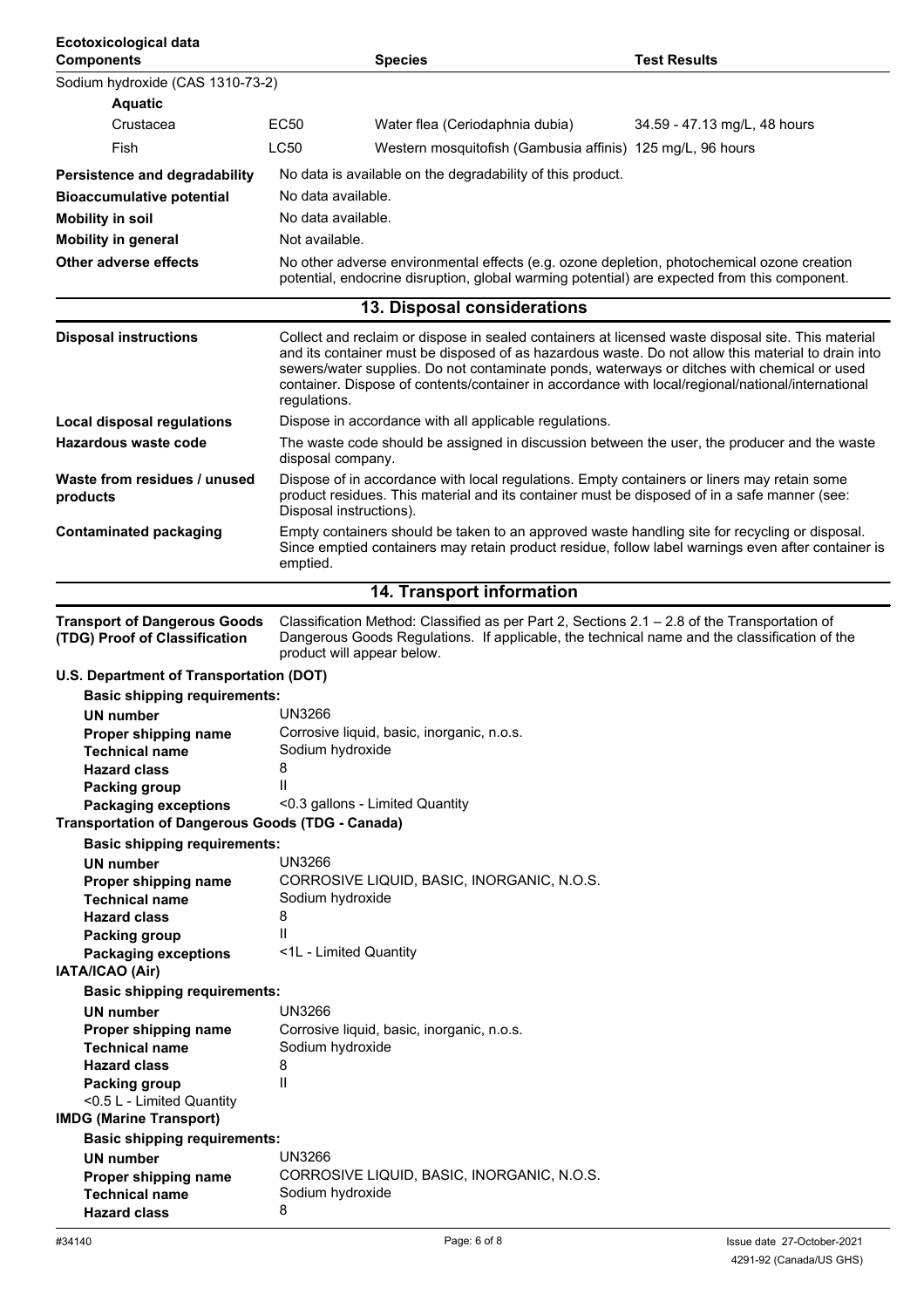

### **15. Regulatory information**

| <b>Canadian federal regulations</b>                                                | This product has been classified in accordance with the hazard criteria of the Hazardous Products<br>Regulations (SOR/2015-17) and the SDS contains all the information required by the HPR. |
|------------------------------------------------------------------------------------|----------------------------------------------------------------------------------------------------------------------------------------------------------------------------------------------|
| Export Control List (CEPA 1999, Schedule 3)                                        |                                                                                                                                                                                              |
| Not listed.                                                                        |                                                                                                                                                                                              |
| <b>Greenhouse Gases</b>                                                            |                                                                                                                                                                                              |
| Not listed.                                                                        |                                                                                                                                                                                              |
| <b>Precursor Control Regulations</b>                                               |                                                                                                                                                                                              |
| Not regulated.                                                                     |                                                                                                                                                                                              |
| <b>WHMIS 2015 Exemptions</b>                                                       | Not applicable                                                                                                                                                                               |
| <b>US federal regulations</b>                                                      | This product is a "Hazardous Chemical" as defined by the OSHA Hazard Communication<br>Standard, 29 CFR 1910.1200.                                                                            |
|                                                                                    | TSCA Section 12(b) Export Notification (40 CFR 707, Subpt. D)                                                                                                                                |
| Not regulated.                                                                     |                                                                                                                                                                                              |
| <b>CERCLA Hazardous Substance List (40 CFR 302.4)</b>                              |                                                                                                                                                                                              |
| Sodium hydroxide (CAS 1310-73-2)<br><b>SARA 304 Emergency release notification</b> | Listed.                                                                                                                                                                                      |
| Not regulated.                                                                     |                                                                                                                                                                                              |
|                                                                                    | OSHA Specifically Regulated Substances (29 CFR 1910.1001-1052)                                                                                                                               |
| Not listed.                                                                        |                                                                                                                                                                                              |
|                                                                                    | Superfund Amendments and Reauthorization Act of 1986 (SARA)                                                                                                                                  |
| <b>SARA 302 Extremely</b><br>hazardous substance                                   | No                                                                                                                                                                                           |
| <b>Classified hazard</b>                                                           | Skin corrosion or irritation                                                                                                                                                                 |
| categories                                                                         | Serious eye damage or eye irritation                                                                                                                                                         |
| SARA 313 (TRI reporting)<br>Not regulated.                                         |                                                                                                                                                                                              |
| <b>Other federal regulations</b>                                                   |                                                                                                                                                                                              |
|                                                                                    | Clean Air Act (CAA) Section 112 Hazardous Air Pollutants (HAPs) List                                                                                                                         |
| Not regulated.                                                                     | Clean Air Act (CAA) Section 112(r) Accidental Release Prevention (40 CFR 68.130)                                                                                                             |
| Not regulated.                                                                     |                                                                                                                                                                                              |
|                                                                                    | Hazardous substance                                                                                                                                                                          |
| <b>Clean Water Act (CWA)</b><br><b>Section 112(r) (40 CFR</b><br>68.130)           |                                                                                                                                                                                              |